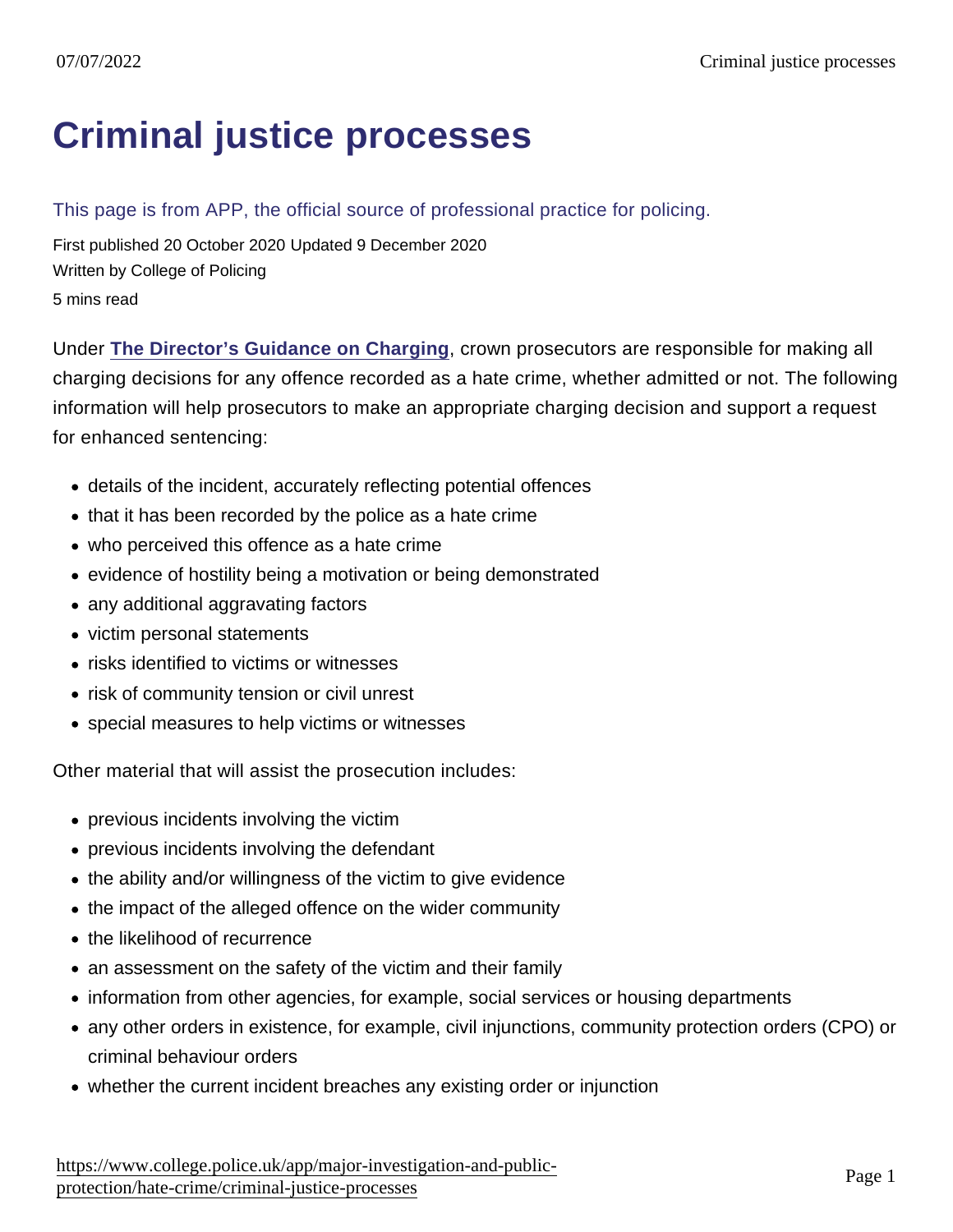See also [Prosecution and case management](https://www.app.college.police.uk/app-content/prosecution-and-case-management/?s=) .

# Bail proceedings

Victims of hate crime may be afraid of repercussions or intimidation when a suspect is charged. To protect victims and witnesses, the CPS may apply for a remand in custody or ask the court to attach bail conditions.

The court can only remand a suspect in custody if the CPS can show that there are substantial grounds for not granting bail. The following information should support this decision-making:

- previous convictions
- previous breaches of bail conditions

See also:

- [Victim and witness care and support](https://editor.app.college.pnn.police.uk/app-content/major-investigation-and-public-protection/hate-crime/victim-and-witness-care-and-support/)
- [CPS interim guidance](https://www.cps.gov.uk/legal-guidance/cautioning-and-diversion)
- [CPD Director's guidance](https://www.cps.gov.uk/legal-guidance/charging-directors-guidance-2013-fifth-edition-may-2013-revised-arrangements)

### Alternative outcomes

Out-of-court disposals are available in hate crime cases. See the [CPS interim guidance](https://www.cps.gov.uk/legal-guidance/cautioning-and-diversion) for further information. However, conditional cautions for hate crime cases can only be issued in consultation with and with the authority of a crown prosecutor.

Many forces have developed alternative resolutions to 'low-level' hate crime that divert offenders away from the courts. Pilots are taking place in some force areas to use restorative justice as a response to hate crime, for example, [Derbyshire](https://restorativejustice.org.uk/news/campaign-launched-tackle-hate-crime-derbyshire) .

Hate crimes may involve complex underlying issues which mean that out-of-court disposals or informal resolutions (including those using restorative justice) may not effectively manage the longer-term criminality that only formal interventions (usually court proceedings) can achieve.

See also [Possible justice outcomes following investigation](https://www.app.college.police.uk/app-content/prosecution-and-case-management/justice-outcomes/)

# At court